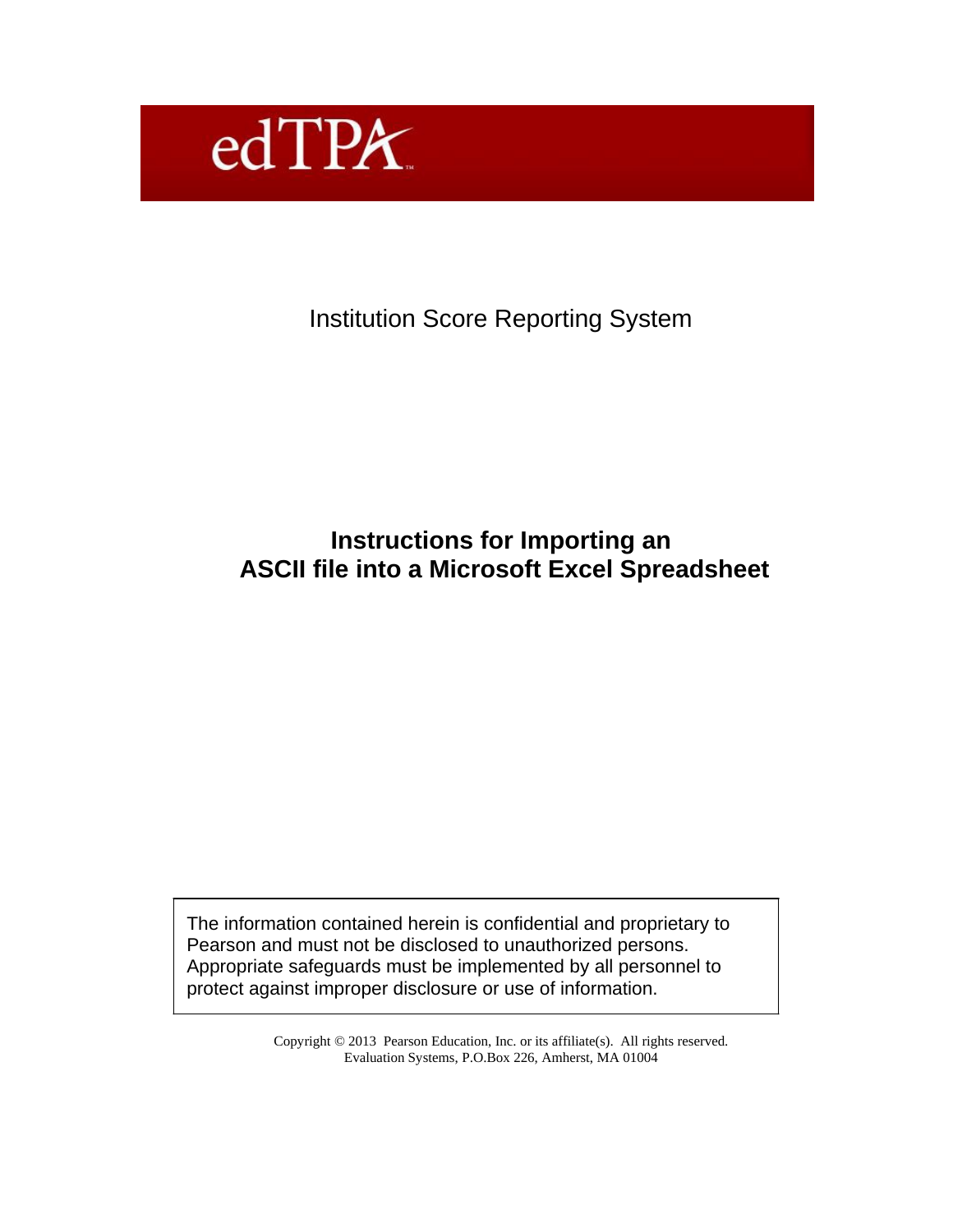This document provides instructions for importing an ASCII file posted on the edTPA Score Reporting System into a Microsoft Excel Spreadsheet.

1. Download the ASCII file by following the instructions on the Institution Score Reporting System Web site.

 $\overline{\mathbf{x}}$ 

 $\mathbf{x}$ 

edTPA edTPA Secure Score Reporting Files Files located for Account - RTPA000000 0% of RTPA000000-Test20130101.asc from www.educati...  $\boxed{\square}$ Click on the file you wish to download. A file dialog box will appear. File Download • To download the file, click the 'Save File' button and save in a selected folder on your computer or network.<br>• To download the file, click the 'Save File' button and save in a selected folder on your computer or network Do you want to open or save this file? Name: RTPA000000-Test20130101.asc Note: Type: asc\_auto\_file, 286 bytes Score Report Files are available for downloading/viewing for a period of one year before they are archived. From: www.educationreports.net Return to edTPA Secure Score Reporting Menu Open Save Cancel Always ask before opening this type of file Click on a column heading to change the sort order. While files from the Internet can be useful, some files can potentially<br>harm your computer. If you do not trust the source, do not open or<br>save this file.  $\underline{\text{What's the risk}}$ ? File sizes displaying 0 are less than 1KB

| Name                                          | Size (KB) | <b>Date</b>           |
|-----------------------------------------------|-----------|-----------------------|
| 曽<br>RTPA000000-Test20130101.asc              |           | 12/6/2013 9:40:02 AM  |
| RTPA000000-this is the test.txt               |           | 6/27/2013 2:47:00 PM  |
| <sup>2</sup> TPAFileReportingLayout.pdf       | 32        | $6/1/2012$ 2:55:49 PM |
| <b>Institution Score Reporting Manual.pdf</b> | 298       | 4/11/2012 3:55:47 PM  |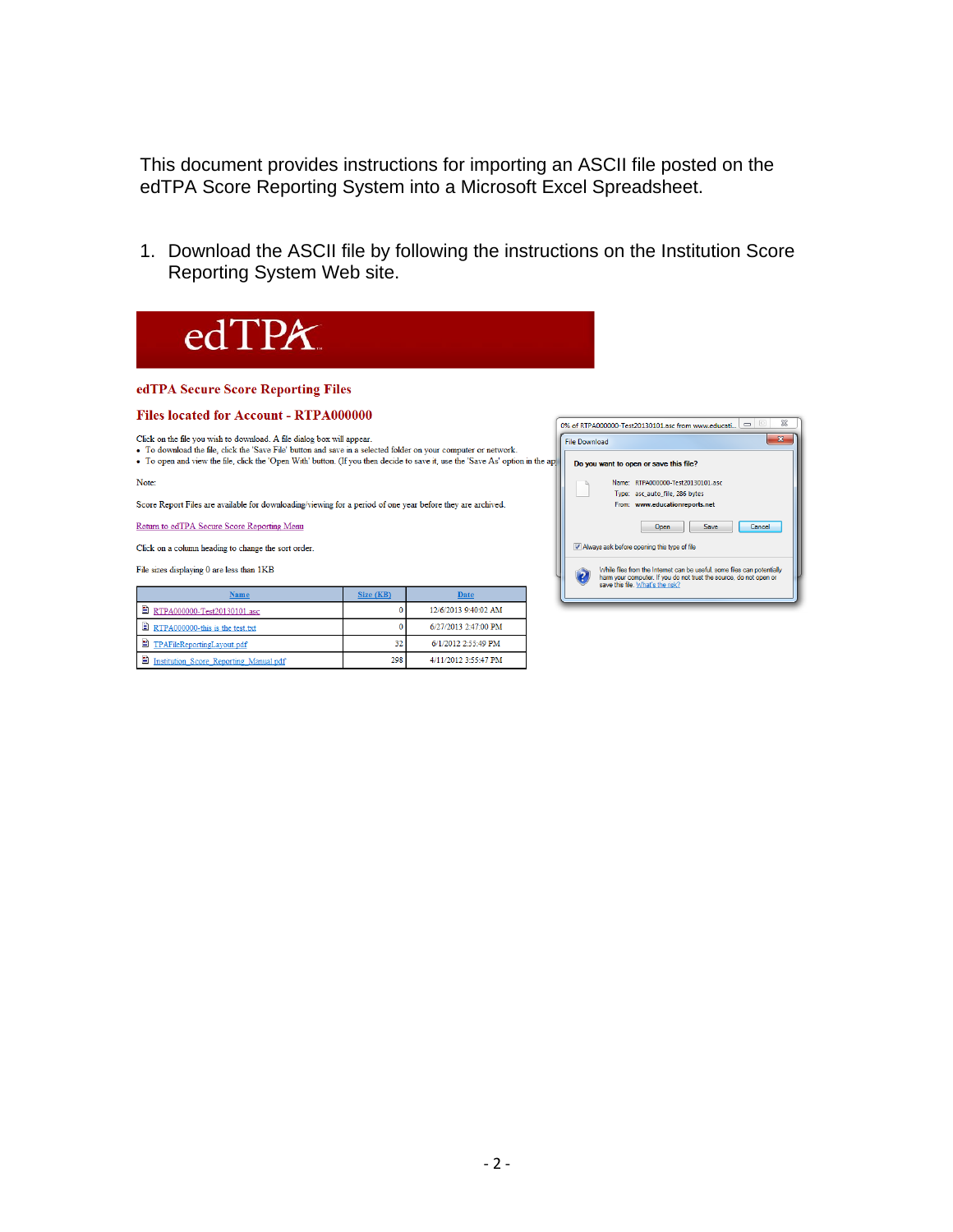2. Save the ASCII file to a specified folder on your computer.

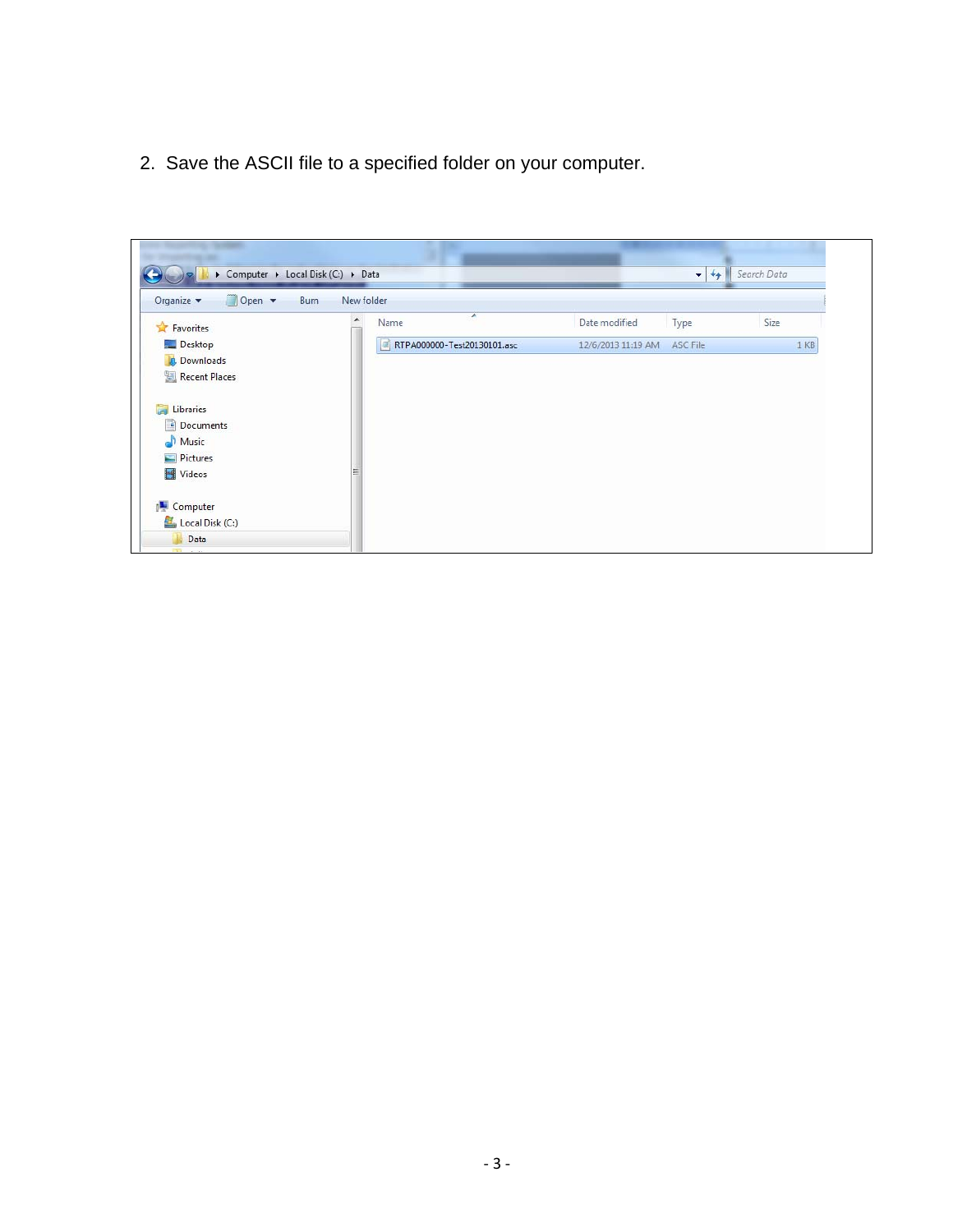- 3. Open Microsoft Excel.
- From the **File** menu in Excel, select **Open**.
- Select the folder where you have saved the ASCII file, then click **Open**.
- In the **Files of type** drop-down list, select **All Files**.

|                  |                               |          | <b>Microsoft Excel Microsoft Excel</b> |                 |                                                                 |      |                          |        |                |              |
|------------------|-------------------------------|----------|----------------------------------------|-----------------|-----------------------------------------------------------------|------|--------------------------|--------|----------------|--------------|
| <b>Eile</b> Edit |                               |          |                                        |                 | View Insert Format Tools Data Window WinCalendar Help Adobe PDF |      |                          |        |                |              |
|                  |                               |          |                                        |                 |                                                                 |      |                          |        | $\cdot$ 0      |              |
|                  |                               |          |                                        |                 | 也包包②더とD めんのもね(P) V×Reply with Changes End Review                |      |                          |        |                |              |
| BT.              |                               |          |                                        |                 |                                                                 |      |                          |        |                |              |
|                  | ▼                             | fx       |                                        |                 |                                                                 |      |                          |        |                |              |
|                  |                               |          |                                        |                 |                                                                 |      |                          |        |                |              |
|                  | Open                          |          |                                        |                 |                                                                 |      |                          |        | $\sqrt{2}$     | $\mathbf{x}$ |
|                  |                               | Look in: | Data                                   |                 |                                                                 | ∼∥   | <b>◎ □ © × ■ Tools -</b> |        |                |              |
|                  |                               |          | Name                                   | Date modified   |                                                                 | Type | <b>Size</b>              |        |                |              |
|                  | My Recent<br><b>Documents</b> |          |                                        |                 | RTPA000000-Test20130101.asc                                     |      |                          |        |                |              |
|                  | Desktop                       |          |                                        |                 |                                                                 |      |                          |        |                |              |
|                  | My Documents                  |          |                                        |                 |                                                                 |      |                          |        |                |              |
|                  | My Computer                   |          |                                        |                 |                                                                 |      |                          |        |                |              |
|                  | My Network<br><b>Places</b>   |          | File name:<br>Files of type            | All Files (*.*) |                                                                 |      |                          | ۰<br>۰ | Open<br>Cancel |              |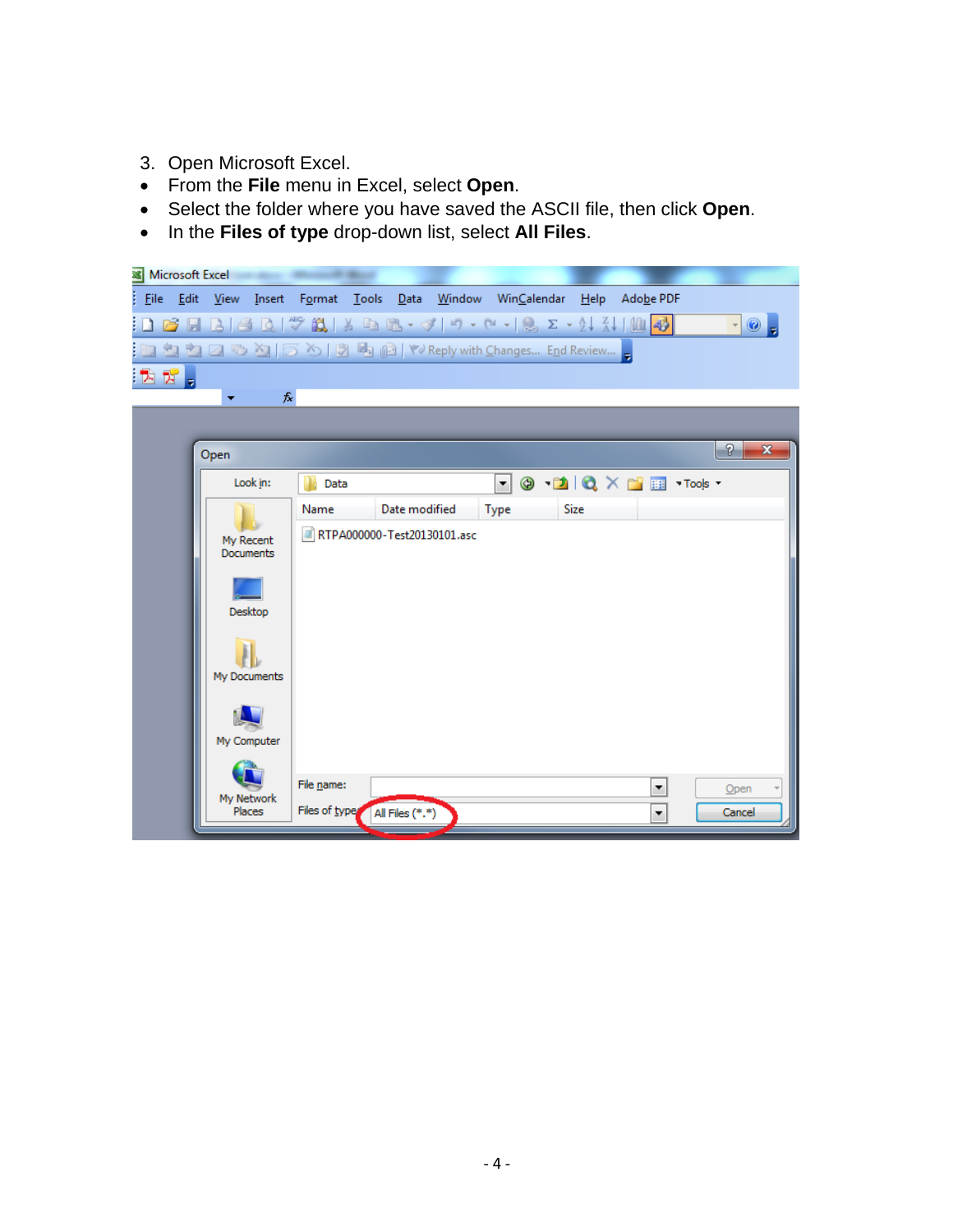4. Select the ASCII file from the list, and click **Open**. The Text Import Wizard will appear. Select **Delimited**, then click **Next**.

| If this is correct, choose Next, or choose the data type that best describes your data. |   |   | The Text Wizard has determined that your data is Delimited. |                                                                 |  |
|-----------------------------------------------------------------------------------------|---|---|-------------------------------------------------------------|-----------------------------------------------------------------|--|
| Original data type                                                                      |   |   |                                                             |                                                                 |  |
| Choroe the thospe that best describes your data:                                        |   |   |                                                             |                                                                 |  |
| <u> D</u> elimited                                                                      |   |   |                                                             | - Characters such as commas or tabs separate each field.        |  |
| Fixed width.                                                                            |   |   |                                                             | - Fields are aligned in columns with spaces between each field. |  |
| Start import at row:                                                                    | 1 | ÷ | File origin:                                                | 437 : OEM United States                                         |  |
|                                                                                         |   |   |                                                             |                                                                 |  |
| Preview of file C:\Data\RTPA000000-Test20130101.asc.                                    |   |   |                                                             |                                                                 |  |
|                                                                                         |   |   |                                                             |                                                                 |  |
|                                                                                         |   |   |                                                             |                                                                 |  |
| 1 LastName1FirstName1A11111195111112013012020130221edTPA12                              |   |   |                                                             |                                                                 |  |
| 2 LastName2FirstName2B22222195222222013012020130221edTPA12                              |   |   |                                                             |                                                                 |  |
| 3<br>$\overline{\mathbf{4}}$                                                            |   |   |                                                             |                                                                 |  |
| 5                                                                                       |   |   |                                                             |                                                                 |  |
| ₫                                                                                       | m |   |                                                             |                                                                 |  |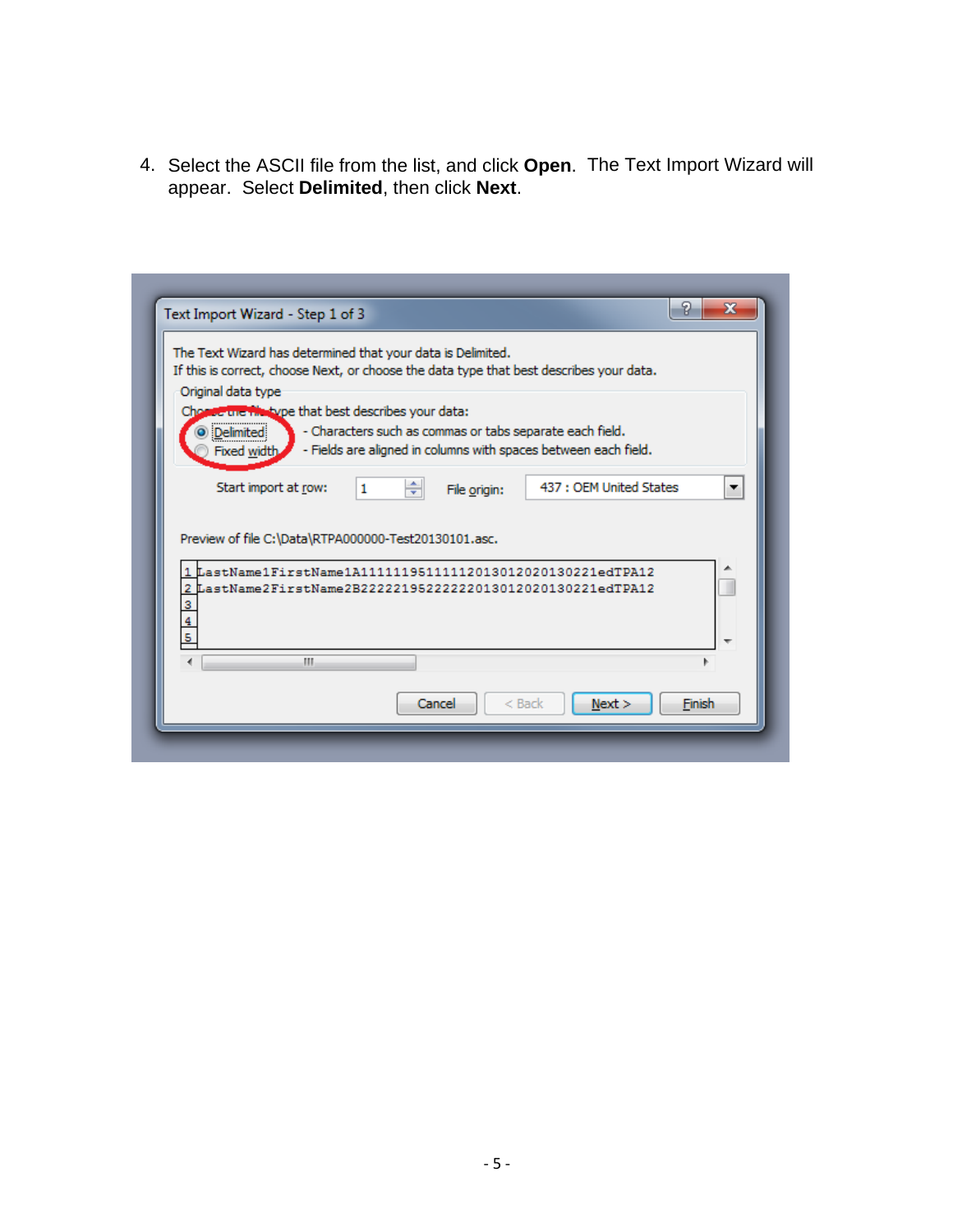5. Select Other as the delimiter and enter the pipe delimiter symbol (Shift + Backslash). The field delimiter lines will appear, then click Next.

|                   | This screen lets you set the delimiters your data contains. You can see<br>how your text is affected in the preview below. |         |                                  |                 |                                     |                          |
|-------------------|----------------------------------------------------------------------------------------------------------------------------|---------|----------------------------------|-----------------|-------------------------------------|--------------------------|
| <b>Delimiters</b> |                                                                                                                            |         |                                  |                 | Treat consecutive delimiters as one |                          |
| Tab<br>Space      | Semicolon<br>Other:                                                                                                        | $Comma$ |                                  | Text gualifier: | $\mathbb{R}$                        | $\overline{\phantom{a}}$ |
|                   |                                                                                                                            |         |                                  |                 |                                     |                          |
| Data preview      |                                                                                                                            |         |                                  |                 |                                     |                          |
|                   | LastName1 FirstName1 A                                                                                                     |         | 11111 19511111 20130120 20130221 |                 |                                     | edTPA                    |
|                   | LastName2 FirstName2 B                                                                                                     |         | 22222 19522222 20130120 20130221 |                 |                                     | edTPA                    |
|                   |                                                                                                                            |         |                                  |                 |                                     |                          |
|                   |                                                                                                                            |         |                                  |                 |                                     |                          |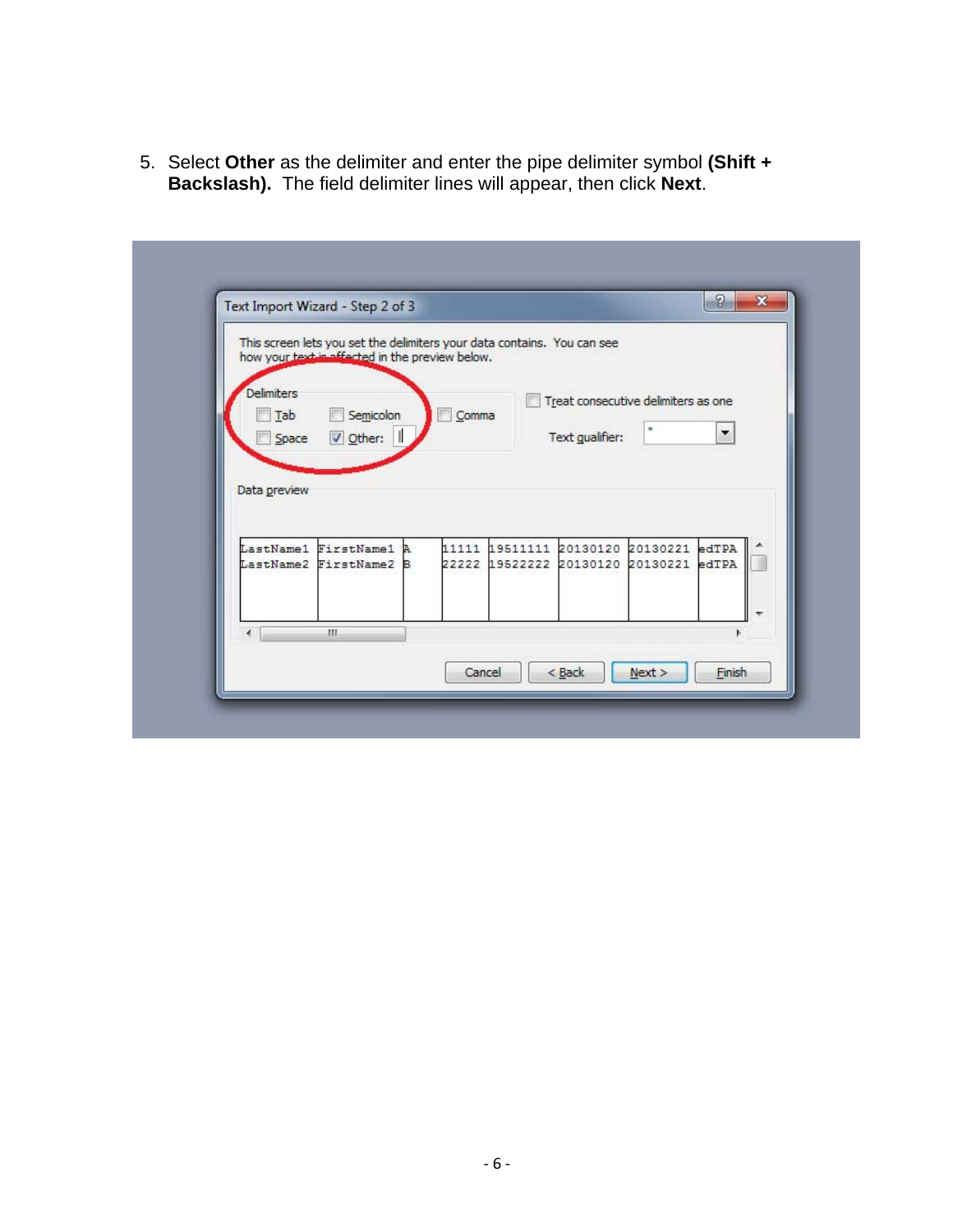6. SelectANY hfor the column data format. Follow the on-screen instructions to adjust columns if necessary, then click Finish.

| Data Format.              | Text Import Wizard - Step 3 of 3<br>This screen lets you select each column and set the<br>'General' converts numeric values to numbers, date<br>values to dates, and all remaining values to text. |   |       |                            | O Text            | Column data format<br>General<br><b>MDY</b><br>Date: | ▼       | P<br>X   |
|---------------------------|-----------------------------------------------------------------------------------------------------------------------------------------------------------------------------------------------------|---|-------|----------------------------|-------------------|------------------------------------------------------|---------|----------|
|                           | Advanced                                                                                                                                                                                            |   |       |                            |                   | Do not import column (skip)                          |         |          |
|                           |                                                                                                                                                                                                     |   |       |                            |                   |                                                      |         |          |
| Text                      | General                                                                                                                                                                                             |   |       | <u> GenerGeneraGeneral</u> | <b>General</b>    | General                                              | General |          |
| Data preview<br>Lastname1 | <b>FirstName1</b>                                                                                                                                                                                   |   | 11111 | 19511111                   | 20130120          | 20130221                                             | edTPA   |          |
|                           | Lastname2 FirstName2                                                                                                                                                                                | в | 22222 | 19522222                   | 20130120 20130221 |                                                      | edTPA   | $\equiv$ |
| $\leftarrow$ [H]          |                                                                                                                                                                                                     |   |       |                            |                   |                                                      |         |          |